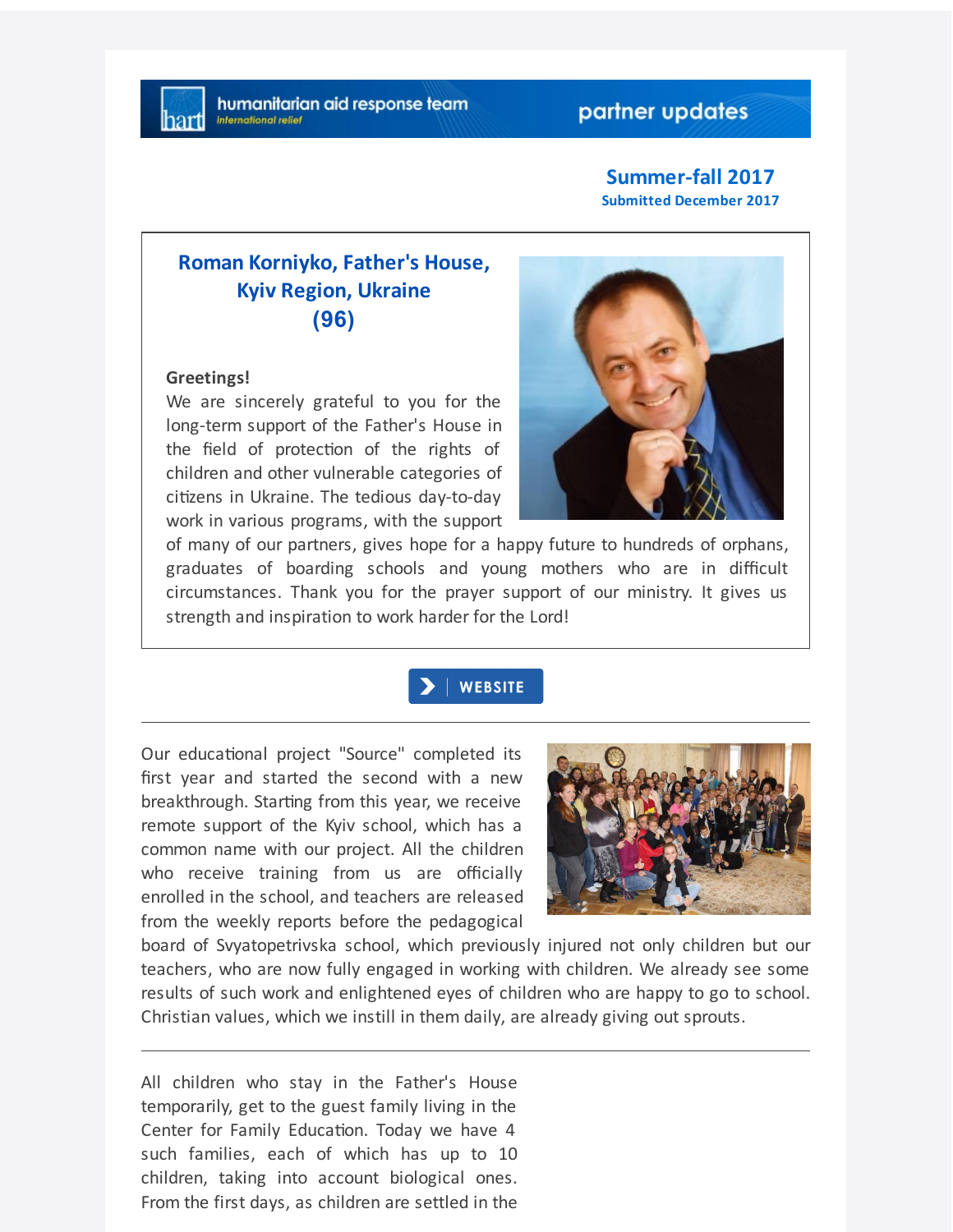family, we see positive changes. They want to go home to their parents, feel safe and loved. This is very important, especially during the rehabilitation period. 38 children live in the center now. In 2017, 22 children were enrolled to the center, and 27 left its walls: 13 were returned to biological families who went through rehabilitation, 9 were placed under



custody of relatives, one child moved to a family-type children's home, two children were adopted and two went into adulthood independent life.

We continue ministering to foster families and promoting adoption. During this year, we held many meetings with parents and with those who think of accepting a child in their family. Seminars are held with various specialists, that give parents additional knowledge on their work with children and relationships in marriage. We had a wonderful holiday for the adoption day in



the courtyard of Father's House, which has already become traditional. We could honor parents who took their children from boarding schools and orphanages, and also to make pleasant presents to each family. The warm family atmosphere of the holiday encouraged us and new partners for further ministry to the children. The Big Heart Club continues growing and now consists of 33 families, that take care of 135 children in total.

Our children are happy to participate in different projects, ministries that develop their talents. Nine of our girls started the way of realizing the dream profession in the framework of the Successful Youth Movement, together with our partner Ukrainian Business Women. Within 3 months, they weekly learn different spheres and activities, adopting the experience of coaches



and successful people. Another 15 children are involved into developing our cafe "Faith, Hope, Love", where they learn how to cook, lay the tables and receive guests. In this way, children acquire skills that will help them in the future and earn money for personal needs. Several dozens of children are happy to play sports in our refurbished gym - they go to the judo, dance and gym classes, which are held by coaches from the Kyiv District Olympic School. The section on kickboxing is conducted by our pupil of the youth center Kolya Kosyuk, who engages children in this sport, sharing his personal experience. In the summer, all the children had active rest in the tent camp "Treasure Island".

Three years ago we accepted two siblings Vitya and Olya at the age of 5 and 3. They looked abandoned and untidy. They kept saying that they lost their mother, were sad, scared and often fell sick. The girl was afraid of medicine,